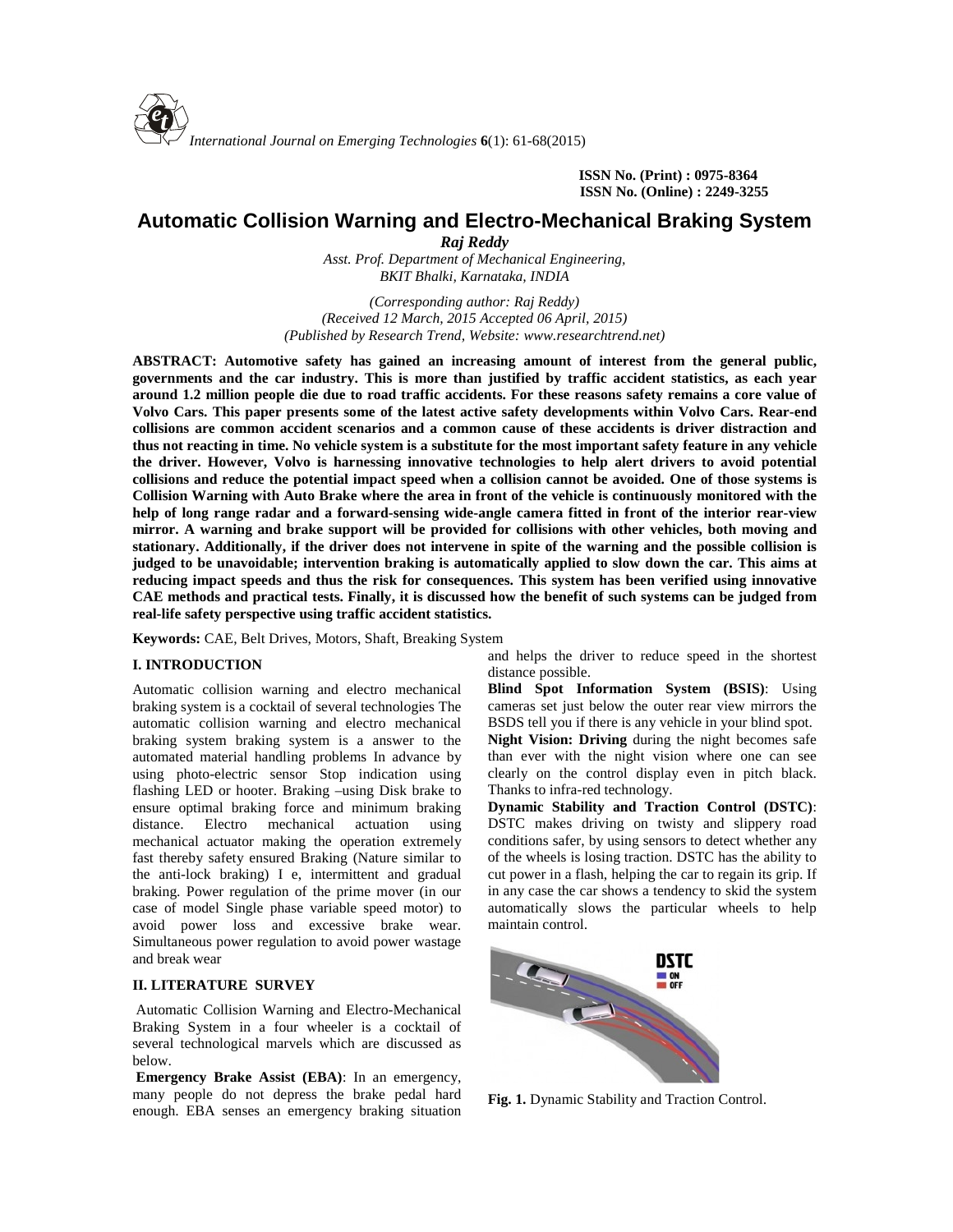**Electronic Brake Distribution (EBD):** EBD makes sure that the braking forces of the car are distributed between the front and the rear brakes in order to optimize braking efficiency.



**Fig. 2.** Electronic Brake Distribution functioning.

**Anti-Lock Braking System (ABS):** With ABS you can brake as hard as you can and steer yourself to safety without the fear of wheels locking up and skidding.



**Fig. 3.** Anti-Lock Braking System.

**Requirements & need:** Automatic collision warning and electro mechanical braking system .The above systems as applied to automobiles are extremely costly as they compulsorily need a computer for their implementation .More over all these systems are singular problem oriented, hence there is a need of a cost effective low end technology or device that can perform the function of over-speed indication –alarm and brake control with minimal use of high end technology, suitable for low budget commercial vehicles.

**Problem Definition:** The above systems as applied to automobiles are extremely costly as they compulsorily need a computer for their implementation More over all these systems are singular problem oriented, hence there is a need of a cost effective low end technology or device that can perform the function of over-speed indication –alarm-and brake control with minimal use of high end technology, suitable for low budget commercial vehicles.

The Automatic collision warning and electro-mechanical braking system is a answer to the above problems where in the following features have been incorporated;

(i) In advance Collision warning by using photo-electric sensor.

(ii) Collision indication using flashing LED or hooter.

(iii) Braking –using Disk brake to ensure optimal braking force and minimum braking distance.

(iv) Electro mechanical actuation using solenoid actuator making the operation extremely fast thereby safety ensured.

(v) Braking (Nature similar to the anti-lock braking) i.e., intermittent and gradual braking.

(vi) Power regulation of the prime mover (in our case of model, Single phase variable speed motor) to avoid power loss and excessive brake wear.

**Problem solution:** The Automatic collision warning and electro-mechanical braking system is a solution to the above problems where in the following features have been incorporated;

(i) In advance Collision warning by using photo-electric sensor.

(ii) Collision indication using flashing LED or hooter.

(iii) Power regulation of the prime mover (in our case of model, Single phase variable speed motor) to avoid power loss and excessive brake wear.

(iv) Electro mechanical actuation using solenoid actuator making the operation extremely fast thereby safety ensured.

(v) Braking (Nature similar to the anti-lock braking) i.e., intermittent and gradual braking.

(vi) Braking –using Disk brake to ensure optimal braking force and minimum braking distance

## **III. CONSTRUCTION**

The construction of an Automatic Collision Warning and Electro-Mechanical Braking System is explained in the section below.



**Fig. 4.** Construction of automatic collision warning and electro-mechanical braking system.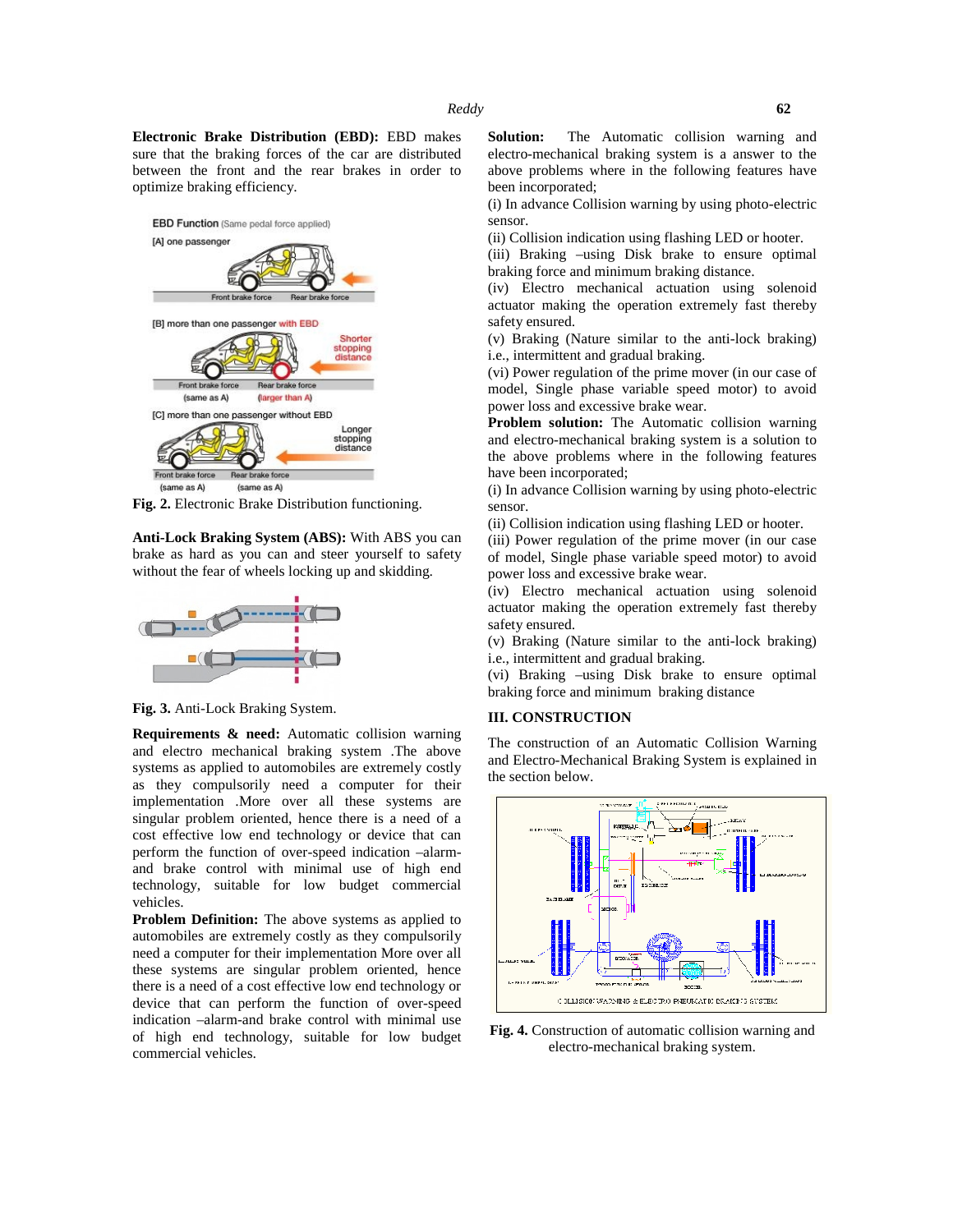The Automatic Collision Warning and Electro- Mechanical Braking System comprises of the following:

**Chassis or Frame:** The chassis or frame is fabricated structure that carries the entire system, rear wheel shaft is the driver shaft that carries the reduction pulley driven by motor using an open belt drive. The end carries the steering mechanism in form of Ackermann steering with the central steering wheel controls the steering angle using the slotted lever arrangement.

**Motor:** Motor is the prime mover, it is single phase AC motor 50 watt, 0 to 6000 rpm variable speed. Motor speed is regulated using electronic speed regulator.

**Collision Sensing mechanism:** The over speed sensing mechanism is in the form of an Photo electric sensor with variable sensing range.

**Photo-electric sensor:** The photo electric sensor is mounted on the sheet metal panel on the base frame by means of a Z shaped clamp. The photo-sensor as the name suggests senses the proximity of the obstruction which acts as stops, such that when they come in front of the photo sensor the Relay is operated to stop the vehicle motion. The photo- sensor is connected to the electronic relay and the power source.



**Fig. 5.** Photo electric sensor Size M18. Sensor type: Photo electric sensor and cylindrical sensors with built-in amplifiers (Size: M18)

- Threaded with built-in amplifier
- PVC cable sheath
- Compact and space-saving
- Watertight construction exceeds IP67 ratings

• DC switching types available with connector connection

• Housing materials: ABS plastic and nickel-plated brass (NPB) models stocked; 303 stainless steel models available

• Through-beam models include emitter and receiver pair

• Retro-reflective models include reflector

• Selectable Light-ON/Dark-ON operation on DC 3 wire models

• DC models with full metal plug-in connector for easy maintenance Specifications

• Voltage range: AC models:  $24-240$  VAC  $\pm 10$ %,  $50/60$ Hz; DC models: 10-30 VDC

• Load rating:

• DC models: NPN or PNP open collector, 100 mA max.

- AC models: SCR, 200 mA; 5 V max. Residual voltage
- Current consumption:
- 50 mA max. (Through-beam)
- 30 mA max. (Polarized retro-reflective, diffuse and background suppression)
- 25 mA max. (Wide beam diffuse)
- Directional angle: 3 to 20 deg. (through-beam, retroreflective);
- Differential travel: 20% max. (Diffuse reflective); 5% max. (Background suppression)
- Response time: AC models: 30 ms max.; DC models 2.5 ms max.
- Circuit protection:
- Power source reverse polarity (DC)
- Output short-circuit (DC)

• Operating ambient: -25 to 55 C, 35% to 85% RH

We have Selected M18 Sensor with the following specifications:

1. Mounting size hole: 18.5 mm

2. Voltage: 230 Volt AC

3. Sensing distance:

Minimum: 50 mm

Maximum: 500mm

This sensor is selected mainly for the three reasons described below:

(i) In order to prevent the collision minimum distance should be 50 mm

(ii) DC sensors with higher range are very costly  $(5000+)$ 

(iii) Because we do not have engine for demonstration model it is easy to use a 230 volt AC motor with variable speed. So the sensor used is also 230 Volt AC

**Electronic Speed Regulator:** Motor is a commutator motor i.e. the current to motor is supplied to motor by means of carbon brushes. The power input to motor is varied by changing the current supply to these brushes by the electronic speed aviator, thereby the speed also changes.

**Collision warning indicator lamp and or Hooter:** This is the indication or alarm system, the lamp is a red LED lamp that flashes when over speed occurs, similarly the hooter is a horn or buzzer arrangement that goes on after over-speed occurs there by alarming the driver.

**Electronic Relay:** Electronic relay is used for the sequencing of the actuation mechanism .It helps to operate the and work in a sequence in order to bring the required results of the system.



**Fig. 6.** Electronic relay.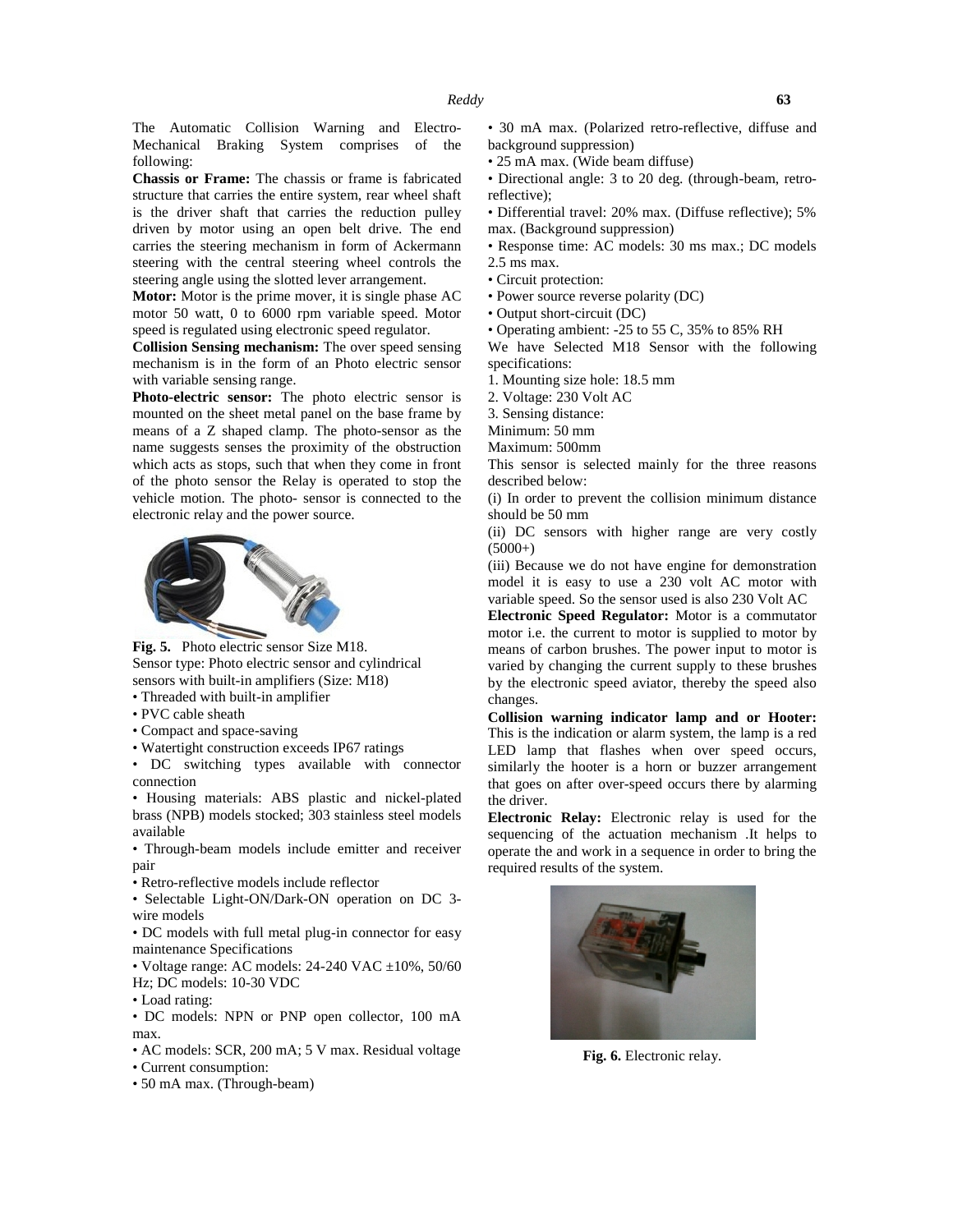**Braking Mechanism:** The braking mechanism uses a disk brake and brake caliper arrangement. The Disk brake is used with the view to maximize the braking and ensure safety.



**Fig. 7.** Disc Brake.

**Solenoid:** The function of solenoid is to actuate the brake caliper to apply the brake with electro magnetic operation, when electric current is passed to it.



**Fig. 8.** Solenoid.

**Brake Caliper:**



**Fig. 9.** BrakeCaliper.

#### **IV. WORKING OPERATION**

System starts with the starting of motor. The motor speed is controlled by electronic speed regulator. As the vehicle moves forward, the resultant gap between the obstruction and the proximity sensor exceeds the permissible limit which makes the relay to operate and consequently the following actions takes place:

(a) Visual collision warning in the form of indicator lamp lights

(b) Audio collision warning in the form of hooter goes ON

(c) Braking mechanism is actuated to operate the shoe brake cam Linear actuator mechanism

In operation, as the electric current passes to the solenoid, a magnetic field is developed which pulls the ram of the solenoid behind and thus the ram which in turn is connected to the brake lever is pulled back to apply the brake.

#### **V. DESIGN**

Design consists of application of scientific principles, technical information and imagination for development of new or improvised machine or mechanism to perform a specific function with maximum economy & efficiency. Hence a careful design approach has to be adopted. The total design work, has been split up into two parts:

**System design.** System design mainly concerns the various physical constraints and ergonomics, space requirements, arrangement of various components on main frame at system, man + machine interactions, No. of controls, position of controls, working environment of machine, chances of failure, safety measures to be provided, servicing aids, ease of maintenance, scope of improvement, weight of machine from ground level, total weight of machine and a lot more.

**Mechanical Design.** In mechanical design the components are listed down and stored on the basis of their procurement, design in two categories namely,

**Designed Parts.** For designed parts detached design is done & distinctions thus obtained are compared to next highest dimensions which is readily available in market. This amplifies the assembly as well as postproduction servicing work. The various tolerances on the works are specified. The process charts are prepared and passed on to the manufacturing stage.

**Parts to be purchased:** The parts which are to be purchased directly are selected from various catalogues & specified so that anybody can purchase the same from the retail shop with given specifications.

*A. System Design.* In system design we mainly

concentrated on the following parameters: -

**System Selection Based on Physical Constraints:** While selecting any machine it must be checked whether it is going to be used in a large-scale industry or a small-scale industry. In our case it is to be used by a small-scale industry. So space is a major constrain. The system is to be very compact so that it can be adjusted to corner of a room. The mechanical design has direct norms with the system design. Hence the foremost job is to control the physical parameters, so that the distinctions obtained after mechanical design can be well fitted into that.

**Arrangement of Various Components:** Keeping into view the space restrictions the components should be laid such that their easy removal or servicing is possible.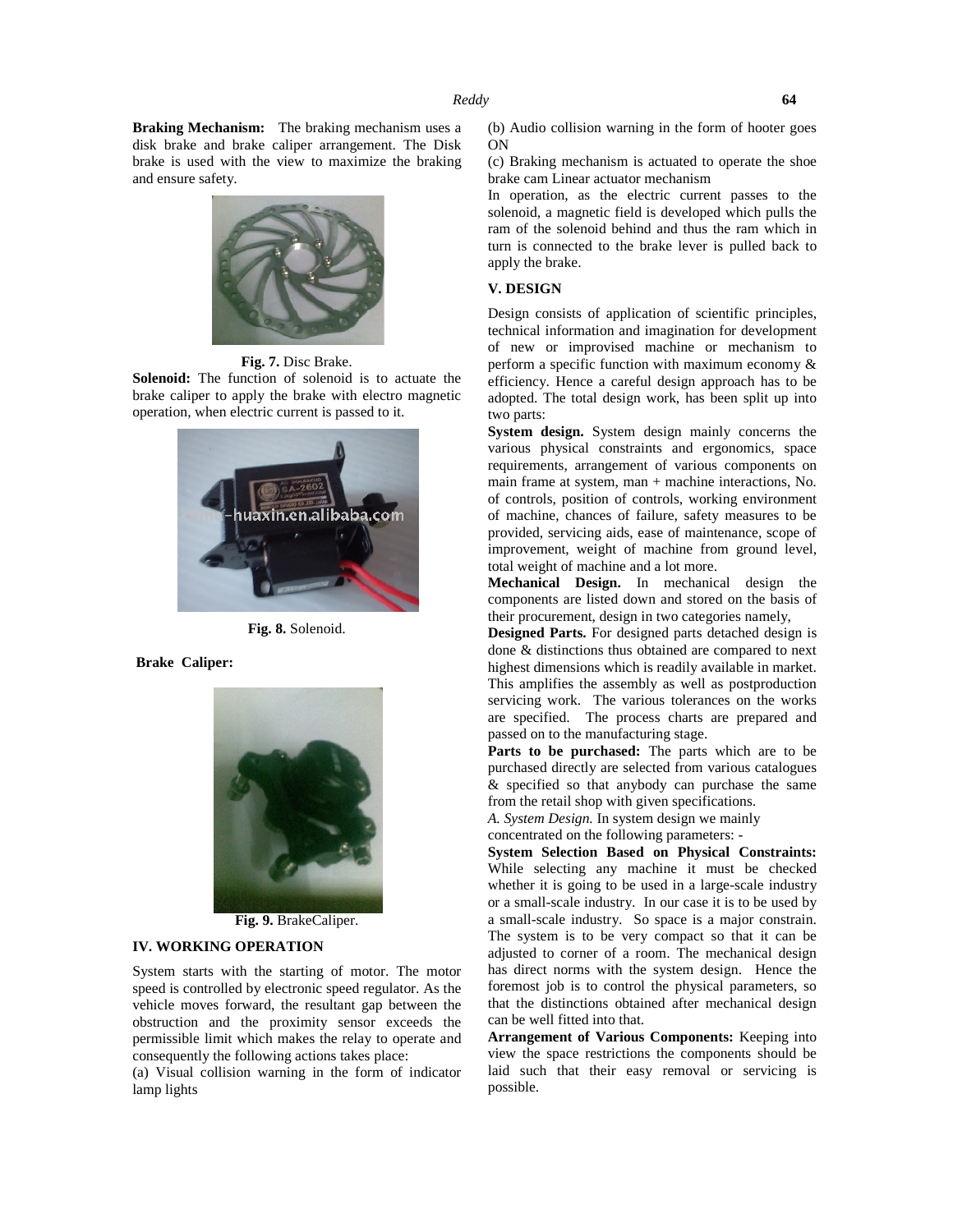More over every component should be easily seen none should be hidden. Every possible space is utilized in component arrangements.

**Components of System:** As already stated the system should be compact enough so that it can be accommodated at a corner of a room. All the moving parts should be well closed & compact. A compact system design gives a high weighted structure which is desired.

**Man Machine Interaction:** The friendliness of a machine with the operator that is operating is an important criteria of design. It is the application of anatomical & psychological principles to solve problems arising from Man – Machine relationship. Following are some of the topics included in this section. *(i) Design of foot lever (ii) Energy expenditure in foot & hand operation (iii) Lighting condition of machine* **Chances of Failure:** The losses incurred by owner in case of any failure is an important criteria of design. Factor safety while doing mechanical design is kept high so that there are less chances of failure. Moreover periodic maintenance is required to keep unit healthy.

**Servicing Facility:** The layout of components should be such that easy servicing is possible. Especially those components which require frequents servicing can be easily disassembled.

**Scope of Future Improvement:** Arrangement should be provided to expand the scope of work in future. Such as to convert the machine motor operated; the system can be easily configured to required one. The die & punch can be changed if required for other shapes of notches etc.

**Height of Machine from Ground:** For ease and comfort of operator the height of machine should be properly decided so that he may not get tired during operation. The machine should be slightly higher than the waist level, also enough clearance should be provided from the ground for cleaning purpose.

**Weight of Machine:** The total weight depends upon the selection of material components as well as the dimension of components. A higher weighted machine is difficult in transportation & in case of major breakdown, it is difficult to take it to workshop because of more weight.

**Prime Mover Selection:** Motor is a Single phase AC motor, Power 50 watt, Speed is continuously variable from 0 to 6000 rpm. The speed of motor is validated by means of an electronic speed variator. Motor is a commutator motor i.e., the current to motor is supplied to motor by means of carbon brushes. The power input to motor is varied by changing the current supply to these brushes by the electronic speed variator, thereby the speed is also is changes. Motor is foot mounted and is bolted to the motor base plate welded to the base frame of the indexer table.

*B. Working of Disk Brake*



**Fig. 10.**



## **Fig. 11.**

## **VI. PRIME MOVER SELECTION**

Motor is an Single phase AC motor, Power 50 watt , Speed is continuously variable from 0 to 6000 rpm. The speed of motor is varied by means of an electronic speed regulator Motor is an commutator motor i e, the current to motor is supplied to motor by means of carbon brushes. The power input to motor is varied by changing the current supply to these brushes by the electronic speed regulator there by the speed is also is changes. Motor is foot mounted and is bolted to the motor base plate welded to the base frame of the indexer table.

#### **Mechanical Design:**

Design of Belt Drive: Selection of an open belt drive using V-belt; Reduction ratio  $= 5$ Planning a 1 stage reduction; A) Motor pulley  $(\phi \ D1) = 20$ mm B) Main shaft pulley ( $\phi$  D2) =100mm Input data: Input power  $= 0.05kW$ Input speed =1000 rpm Center distance  $= 210$  mm Max belt speed =  $1600$  m/min =  $26.67$  m/sec Groove angle (2 $\beta$ ) = 40<sup>0</sup> Coefficient of friction = 0.25 Between belt and pulley Allowable tensile stress =  $8 \text{ n/mm}^2$ Section of belt section

Ref Manufacturers Catalogue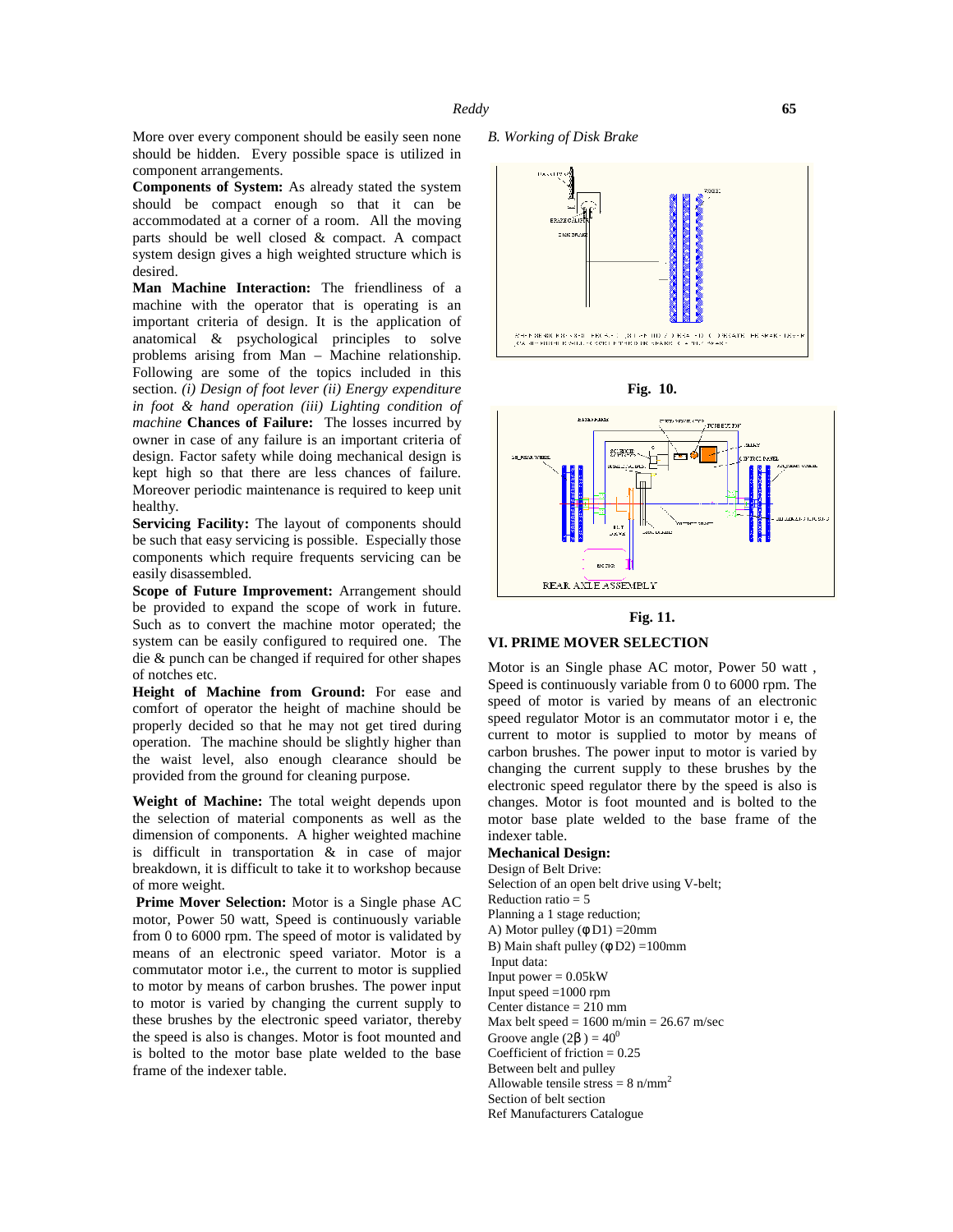*Reddy* **66**

|                      | $C/S$ Symbol     | Drive $(Kw)$         | Usual Load Of   Nominal<br>Width (Mm) | Top   Nominal Thickness   Weight<br>T Mm | Der<br>Meter Kgf |
|----------------------|------------------|----------------------|---------------------------------------|------------------------------------------|------------------|
|                      | FZ               | $0.03 - 0.15$        |                                       |                                          | 0.05             |
| $\sin \infty$<br>$=$ | 0 <sub>2</sub> M | $=R_2-R_1 = D_2-D_1$ |                                       |                                          |                  |

 $0_10_2$  x 2x

Result Table:

# **Table: 1**

|    | <b>BELT SELECTED</b>             | FZ 6 x 600           |
|----|----------------------------------|----------------------|
| 2. | <b>Tight side Tension</b>        | $T_1$ = 124.24 N     |
| 3. | Slack side Tension               | $T_2 = 16 N$         |
| 4. | Motor pulley did.( $\phi D_1$ )  | $=20$ MM<br>$D_1$    |
|    | Pulley (a) diameter $(\phi D_2)$ | $=100$ MM<br>$D_{2}$ |

#### **Design of Input Shaft:**

Motor Torque  $P = \frac{2 N T}{2}$ 60

 $T = 0.095$  N-m

Power is transmitted from the motor shaft to the input shaft of drive by means of an open belt drive, Motor pulley diameter  $= 20$  mm

IP  $\_$  shaft pulley diameter  $= 110$  mm Reduction ratio  $= 5$ IP shaft speed  $= 6000/5 = 1200$  rpm Torque at IP shaft =  $5 \times 0.095 = 0.475$  Nm  $T_{Design}$  = 2 x T = 0.95 Nm, FOS = 2  $= 0.95x 10<sup>3</sup> N/mm$ Selection of input shaft material Ref: - PSG Design Data. Pg No: - 1.10 & 1.12.0 1.17

| Designation                | Ultimate Tensile Strength $N/mm2$ | Yield strength $N/mm^2$ |
|----------------------------|-----------------------------------|-------------------------|
| EN 24 (40 N: 2 cr 1 Mo 28) | 720                               | 600                     |
|                            |                                   |                         |

Using ASME code of design; Allowable shear stress; F<sub>sall</sub> is given stress;  $Fs_{all} = 0.30 syt = 0.30 x 600$  $=180$  N/mm<sup>2</sup>  $Fs_{all} = 0.18 \times Sult = 0.18 \times 720$  $= 130$  N/mm<sup>2</sup> Considering minimum of the above values;  $fs<sub>all</sub> = 130 N/mm<sup>2</sup>$ As we are providing dimples for locking on shaft, reducing above value by 25%.  $\Rightarrow$  fs<sub>all</sub> = 0.75 x 130  $= 97.5$  N/mm<sup>2</sup> (a) Considering pure torsional load;  $T_{\text{design}} = \Pi$  fs<sub>all</sub> d<sup>3</sup>  $fs_{all} d^3$ 16

 $\Rightarrow$  d<sup>3</sup> = 16 x 0.95 X 10<sup>3</sup> Π x 97.5

 $d = 7.0$  mm

selecting minimum diameter of spindle  $= 16$  mm from ease of construction because the standard pulley has a pilot bore of 12.5 mm in as cast condition, and a bore of minimum 16 mm for keyway slotting operation.

**Design (Selection of LH Wheel Shaft Bearing):** In selection of ball bearing the main governing factor is the system design of the drive i.e.; the size of the ball bearing is of major importance; hence we shall first select an appropriate ball bearing first select an appropriate ball bearing first taking into consideration convenience of mounting the planetary pins and then we shall check for the actual life of ball bearing.

Ball bearing selection:

Series 60

| <b>ISI NO</b>       | Brg Basic Design<br>No (SKF) | d | D1             |    | D2 | B | Basic capacity |        |
|---------------------|------------------------------|---|----------------|----|----|---|----------------|--------|
|                     |                              |   |                |    |    |   | $C$ kgf        | Co Kgf |
| 15A C <sub>02</sub> | 6002                         |   | 1 <sub>7</sub> | 32 | 30 |   | 2550           | 4400   |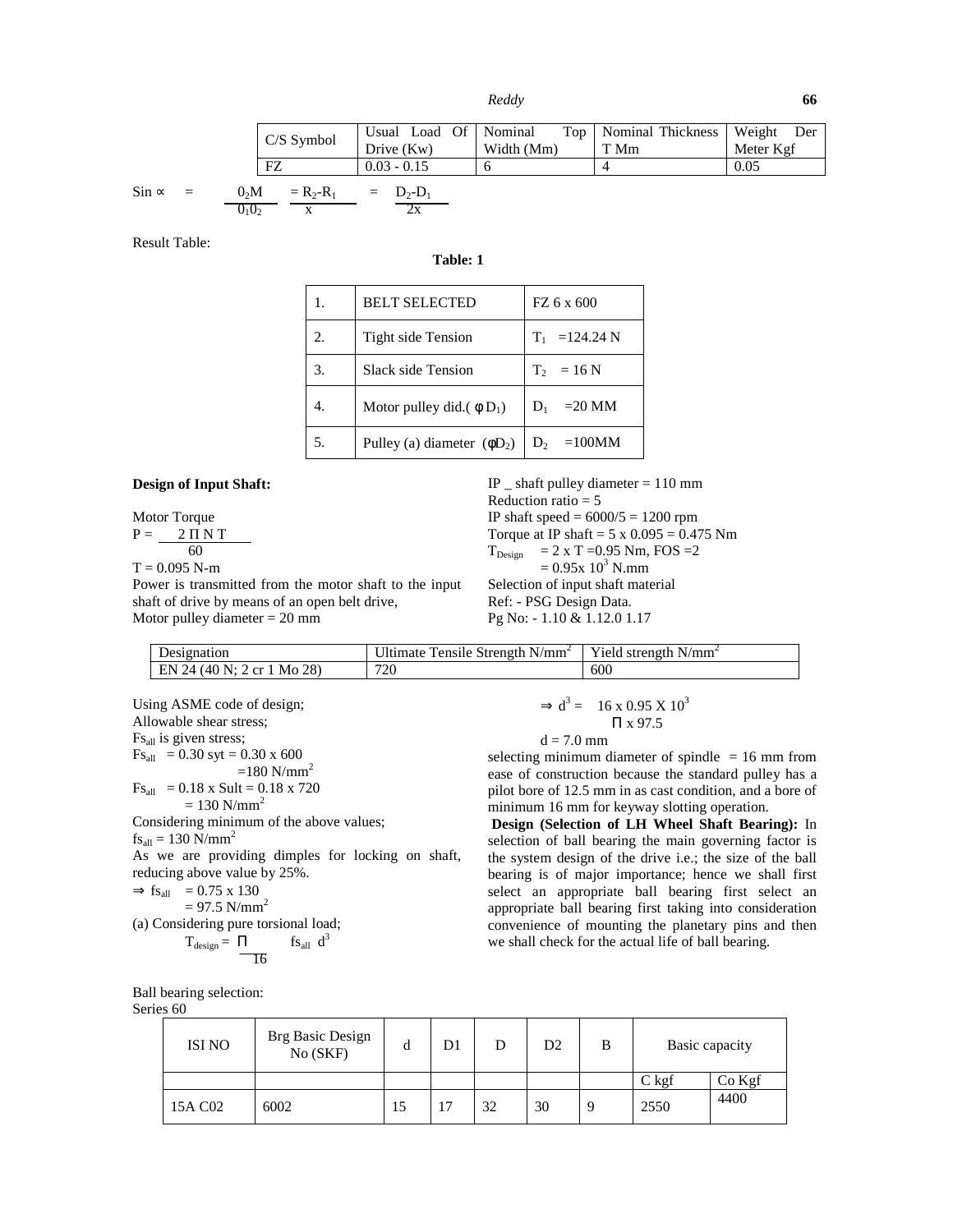*Reddy* **67**

| $P = X Fr + Yfa.$                                     | appro         |
|-------------------------------------------------------|---------------|
| Where:                                                | conve         |
| P=Equivalent dynamic load, (N)                        | we sh         |
| X=Radial load constant                                | <b>Ball</b>   |
| Fr= Radial load (H)                                   | Serie         |
| $Y = Axial load contact$                              | $P = \lambda$ |
| $Fa = Axial load (N)$                                 | Wher          |
| In our case;                                          | $P=Ec$        |
| Radial load FR= T1 +T2=                               | $X=R:$        |
| $F_a = 0$                                             | $Fr = F$      |
| P= 140.4 N                                            | $Y = A$       |
| $\Rightarrow L = (C/p)^p$                             | $Fa =$        |
| Considering 4000 working hours                        | In ou         |
| As required dynamic of bearing is less than the rated | Radia         |
| dynamic capacity of bearing,                          | $F_a = 0$     |
| $\Rightarrow$ Bearing is safe.                        | $P = 14$      |
| 0.727777<br>- -                                       |               |

**Design (Selection of RH Wheel Shaft Bearing):** In selection of ball bearing the main governing factor is the system design of the drive i.e.; the size of the ball bearing is of major importance; hence we shall first select an appropriate ball bearing first select an

opriate ball bearing first taking into consideration venience of mounting the planetary pins and then hall check for the actual life of ball bearing. **Bearing Selection.** Series 60  $X Fr + Yfa.$ re: quivalent dynamic load,  $(N)$ adial load constant Radial load (H) Axial load contact Axial load (N) In our case; al load  $F_R = T1 + T2=$  $F_a = 0$ 40.4 N  $\Rightarrow$ L=  $(C/p)^p$ 

AS; required dynamic of bearing is less than the rated dynamic capacity of bearing;

 $\Rightarrow$  Bearing is safe.

| <b>ISI NO</b> | Brg<br>(SKF) | D  | D1 | D  | $D2 \mid B$ |   | Basic capacity |          |
|---------------|--------------|----|----|----|-------------|---|----------------|----------|
|               |              |    |    |    |             |   | $C$ kgf        | $Co$ Kgf |
| 15A<br>202    | 6002         | 15 |    | 32 | 30          | Q | 2550           | 4400     |

## **VII. DESIGN OF BRAKE DISK HUB**

Brake disk hub can be considered to be a hollow shaft subjected to torsional load. **Material selection.**

| Designation | Ultimate Tensile strength $N/mm^2$ | Yield strength $N/mm^2$ |
|-------------|------------------------------------|-------------------------|
| EN 24       | 800                                | 680                     |

As Per ASME Code;  $\Rightarrow$  fs <sub>max</sub> = 108 N/mm<sup>2</sup>



**Fig. 5.** Main shaft.

#### **VIII. CONCLUSION**

Automated Collision Warning and Electro Mechanical Braking Systems brings major transportation benefits in terms of safety, efficiency, affordability and usability, and environment in order to achieve its development goals. A key feature of the control design architecture is the separation of the various control functions into distinct layers with well-defined interfaces. Each layer is then designed with its own model that is suited to the functions for which it is responsible. The models at the various layers are different not only in terms of their formal structure (ranging from differential equations to state machines to static graphs), but also in the entities that have a role in them.